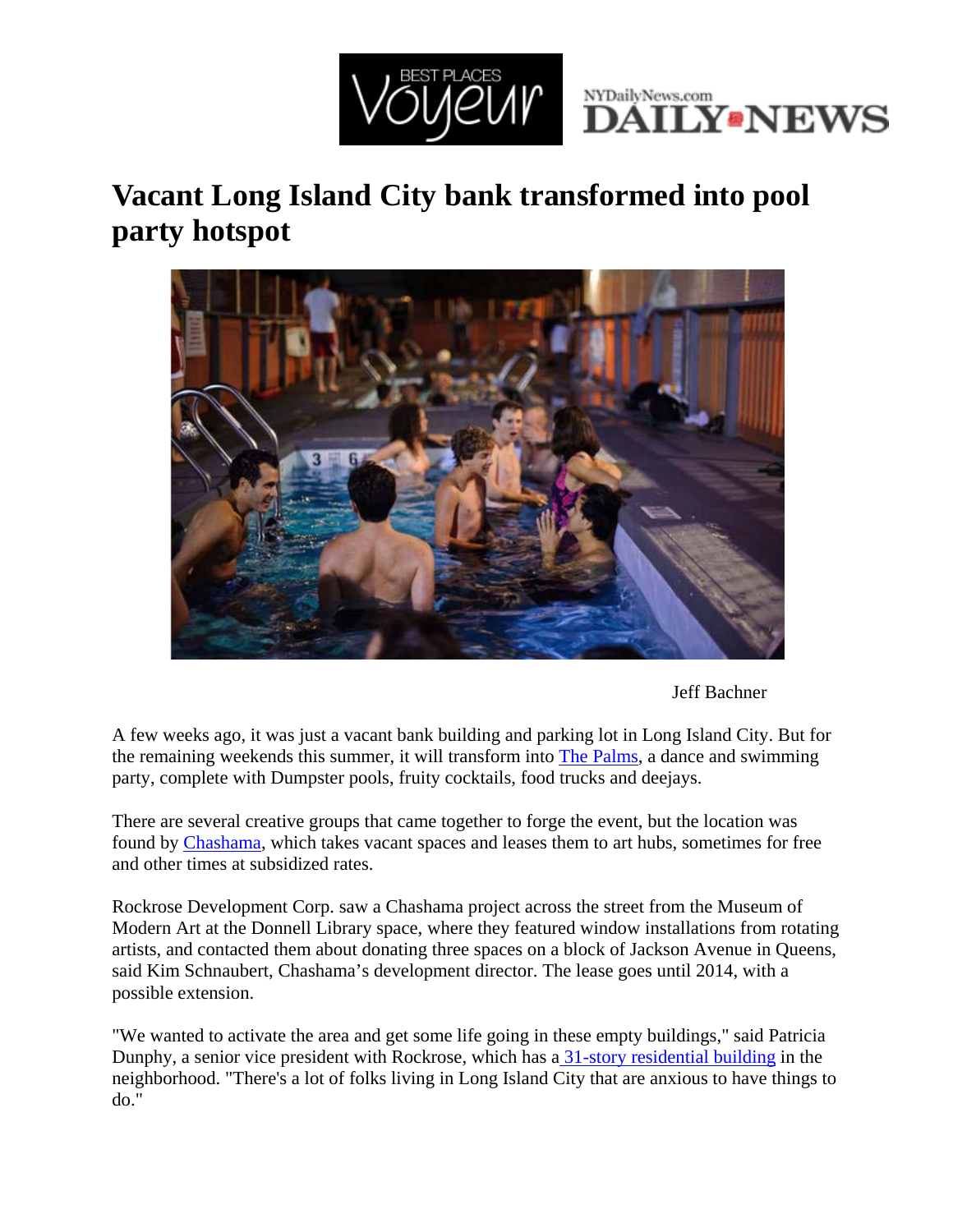## **RELATED: Summer Streets is coming back – sans Dumpster pools**

On Friday night, The Palms held a test run. Organizers say they want to invoke Boca Raton resort pools of the 1940s, "just with more music, spectacle and hedonism." The old bank had been spiffed up and looked like a hotel lobby, painted in yellow and white stripes and the long counter had bartenders behind it, serving up sangria, prosecco and cocktails. A booth sold towels, copies of literary magazine The Believer and retro supersoakers. Outside, Red Hook Lobster Pound sold lobster rolls and whoopee pies. It's the kind of scene where retro swimming caps and metallic American Apparel string bikinis both fit in.

**RELATED: New Yorkers dive into idea of floating East River pool**





*Sherrie Hui, Jamie Arendt, and Alana Tsui at The Palms in Long Island City (Jeff Bachner)*

The Palms is a collaboration from 3rd Ward, a community-oriented arts initiative offering studio spaces, workshops and events; Macro-Sea, the group behind the Dumpster pools in 2009 in